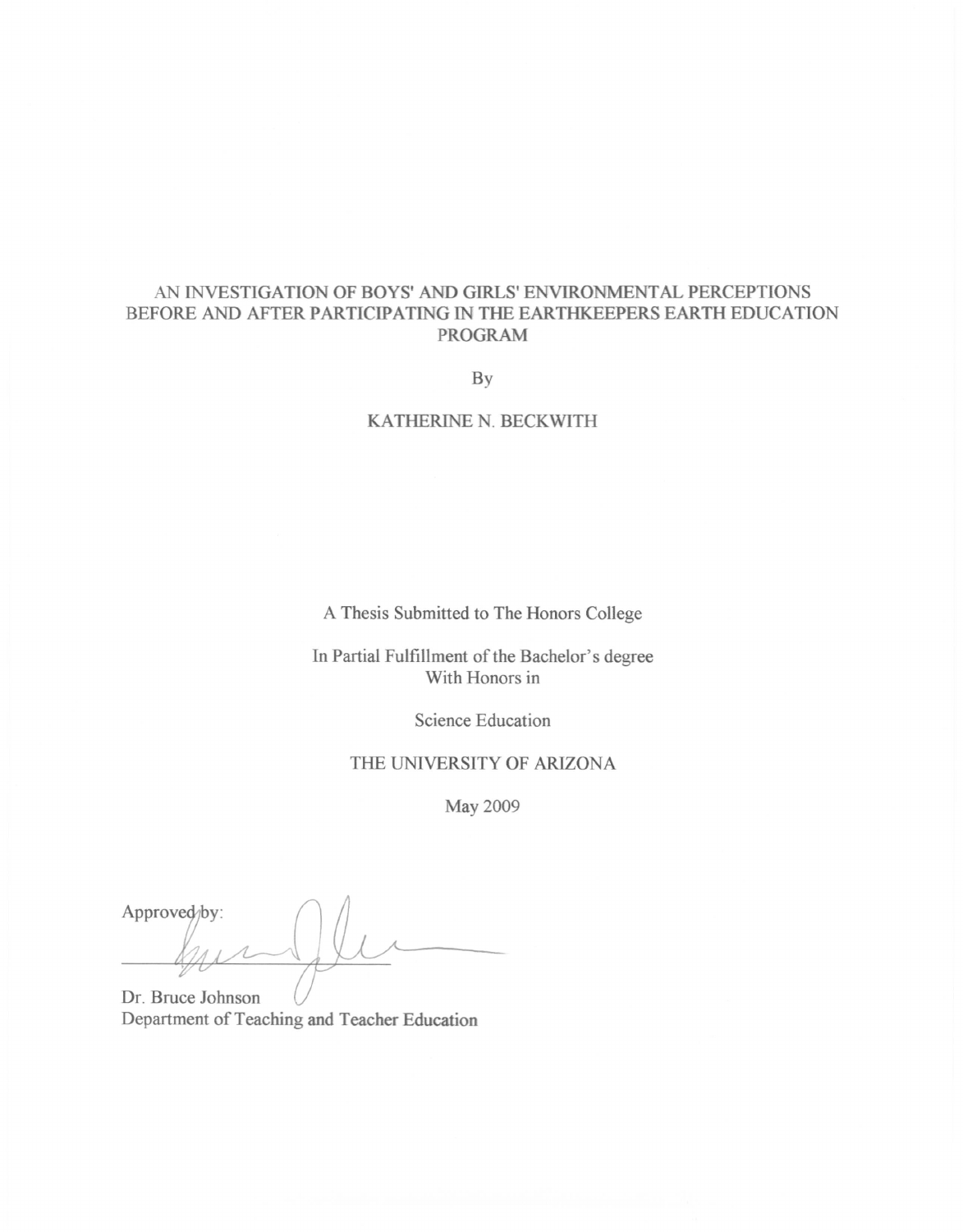## **STATEMENT BY AUTHOR**

I hereby grant to the University of Arizona Library the nonexclusive worldwide right to reproduce and distribute my thesis and abstract (herein, the "licensed materials"), in whole or in part, in any and all media of distribution and in any format in existence now or developed in the future. I represent and warrant to the University of Arizona that the licensed materials are my original work, that I am the sole owner of all rights in and to the licensed materials, and that none of the licensed materials infringe or violate the rights of others. I further represent that I have obtained all necessary rights to permit the University of Arizona Library to reproduce and distribute any nonpublic third party software necessary to access, display, run, or print my thesis. I acknowledge that University of Arizona Library may elect not to distribute my thesis in digital format if, in its reasonable judgment, it believes all such rights have not been secured.

 $\cdot$ 

SIGNED Katherine N. Beckart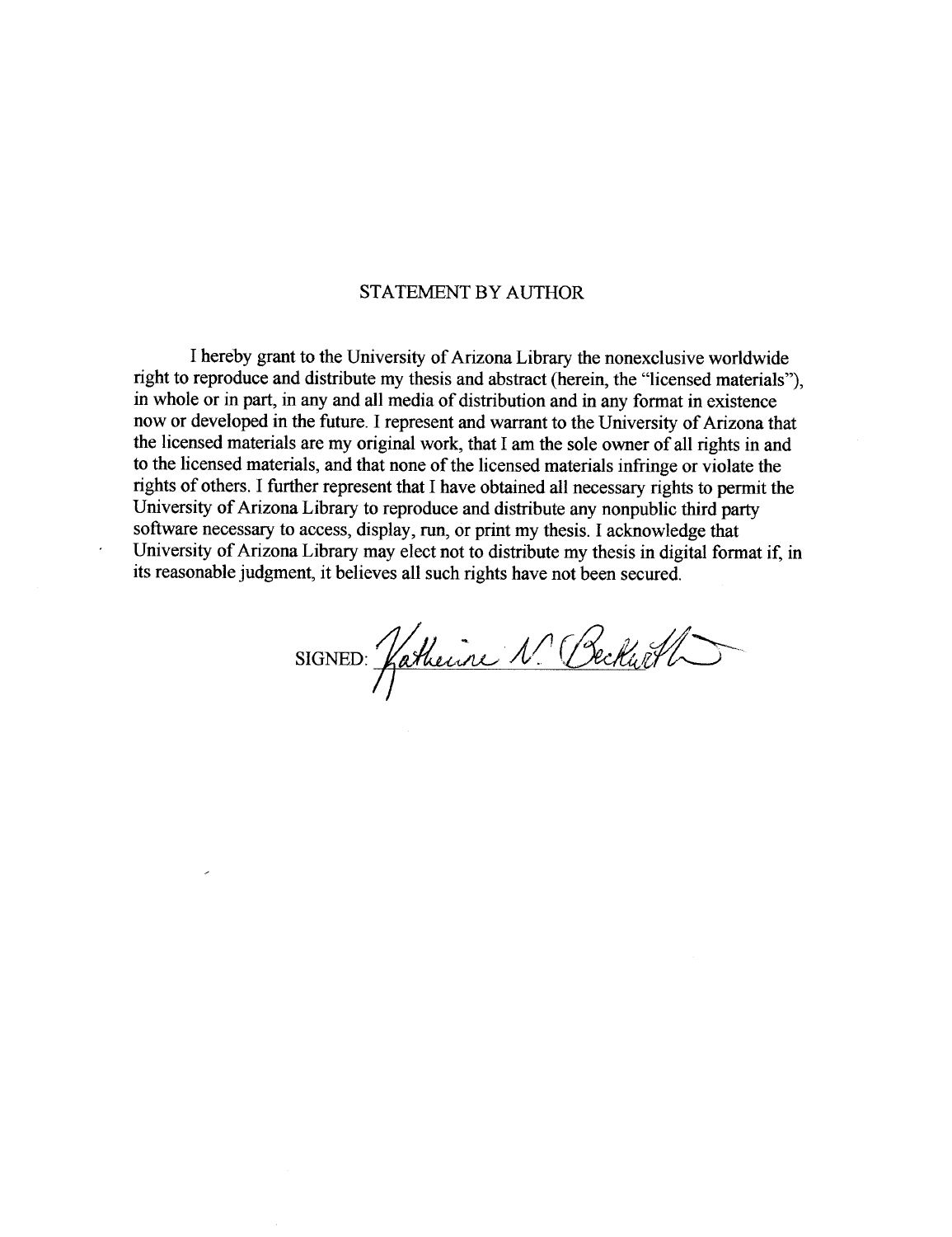## **Abstract**

#### **Introduction**

As a child I had been interested in nature and science and my family helped me to cultivate my curiosity. On road trips my mother would pull over to the side of the road so that my sister and I could use our binoculars to investigate hawks perched on telephone poles. When other children went to amusement parks, we ventured to national forests and wildlife preserves. Everything about the natural world was interesting and I wanted to investigate it. It took most of my adolescence to realize that my love of the outdoors and my family's adventures and feelings towards the environment were not shared by everyone. My interest in nature continued as I pursued a major in Ecology and Evolutionary Biology. I was first drawn to the field of ecology because of my personal interests in the environment and how its components work, but I have come to realize that a major focus of ecology today is sustainability and conservation, not just the intrinsic beauty of nature. These concepts have different interpretations in different situations, but ecologists understand them as ultimately meaning that humans need to tread more lightly on this planet, use our resources more efficiently, and make educated decisions about consumption.

I decided that it was not enough to simply appreciate nature but that I needed to help others understand how precious our Earth is and how to better use its resources not only for its future, but our own. These realizations lead me to investigate the effectiveness of environmental outreach programs. This chapter explains one group's attempt at changing children's perspectives through Environmental Education and describes a related research question on gender and environmental perception.

The importance of Earth Education and sustainable living has been a topic of concern in previous decades and has a new found importance in our current time. Hot-button issues such as global warming and alternative fuels have leapt from the political debates to dining room tables, although not without a struggle. What scientists have been saying for years is finally starting to be heard in the public domain. The time for citizens to take action is now, but they need to be equipped with appropriate and correct information in order to make informed decisions. A main goal of education is, after all, to empower youth with knowledge that they will hopefully retain and use to make wise life decisions as adolescents and as adults.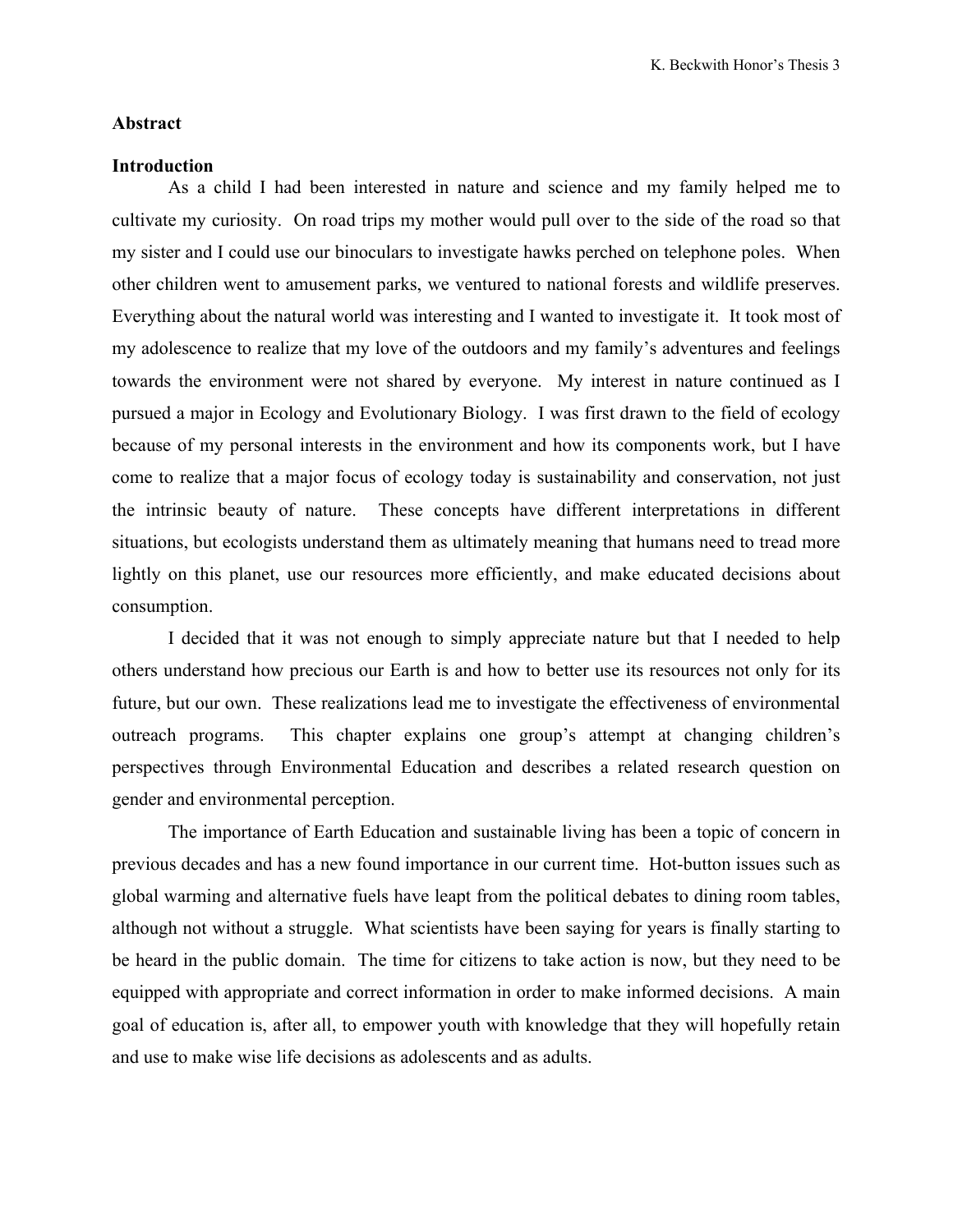There are several environmental education programs currently in existence in the United States, one of which is specifically an Earth Education program (also EE) called Earthkeepers (Van Matre & Johnson, 1988). Maren Brauser describes EE programs as having three components: the head, heart, and hands, which translate as metaphors for the understandings, feelings, and processing components of EE programs (Brauser 2003). These programs do not just present facts, but provide a whole educational and personal experience where participants make a connection to nature. All of these programs are structured and involve the immersion of participants into the natural world and provide opportunities to relate the natural world to the participants' own lives. These programs also contain components called "hookers" and "organizers" to aid the students through the program. "Hookers" are experiences or activities that "hook up" the interest of the participants to make the experience more engaging and interesting. "Organizers" are provided to students in different ways such as "passports" or in the case of Earthkeepers, keys, as ways of helping students organize what they learn and proceed through the program in steps toward completion.

Earthkeepers is a two and one-half day program developed for adolescents aged 10-11 years old that focuses on four ecological concepts: energy flow, cycling, interrelationships, and change. The Earthkeepers experience begins with an invitation to the Earthkeepers Training Centre and a sneak peak into the mysterious E.M.'s lab. Only individuals who have become Earthkeepers are allowed to enter the lab, and students are given a slide show on how to become Earthkeepers by earning a set of four keys that unlock the secret meaning of E.M. The keys to be earned represent knowledge, experience, yourself, and sharing, and are earned after completion of portions of the program. The conceptual encounters experienced by students include a visit to Mama nature's Munchroom where students become aware that it takes many sun-munchers to feed a smaller number of plant-munchers, and animal munchers (food chains); the Great Spec-tackle which introduces students to cycling and molecules; Connection Inspection, which teaches students about interrelationships; and finally, Time Capsules, which allows the participants to learn how the place where they are has changed over time. Another component of the Earthkeepers program is the "magic spot." This is an area of nature that a participant seeks out for themselves and spends time alone contemplating, observing, and sitting quiet and still. This component seeks to connect participants to nature and to bring a sense of feeling or connection to nature.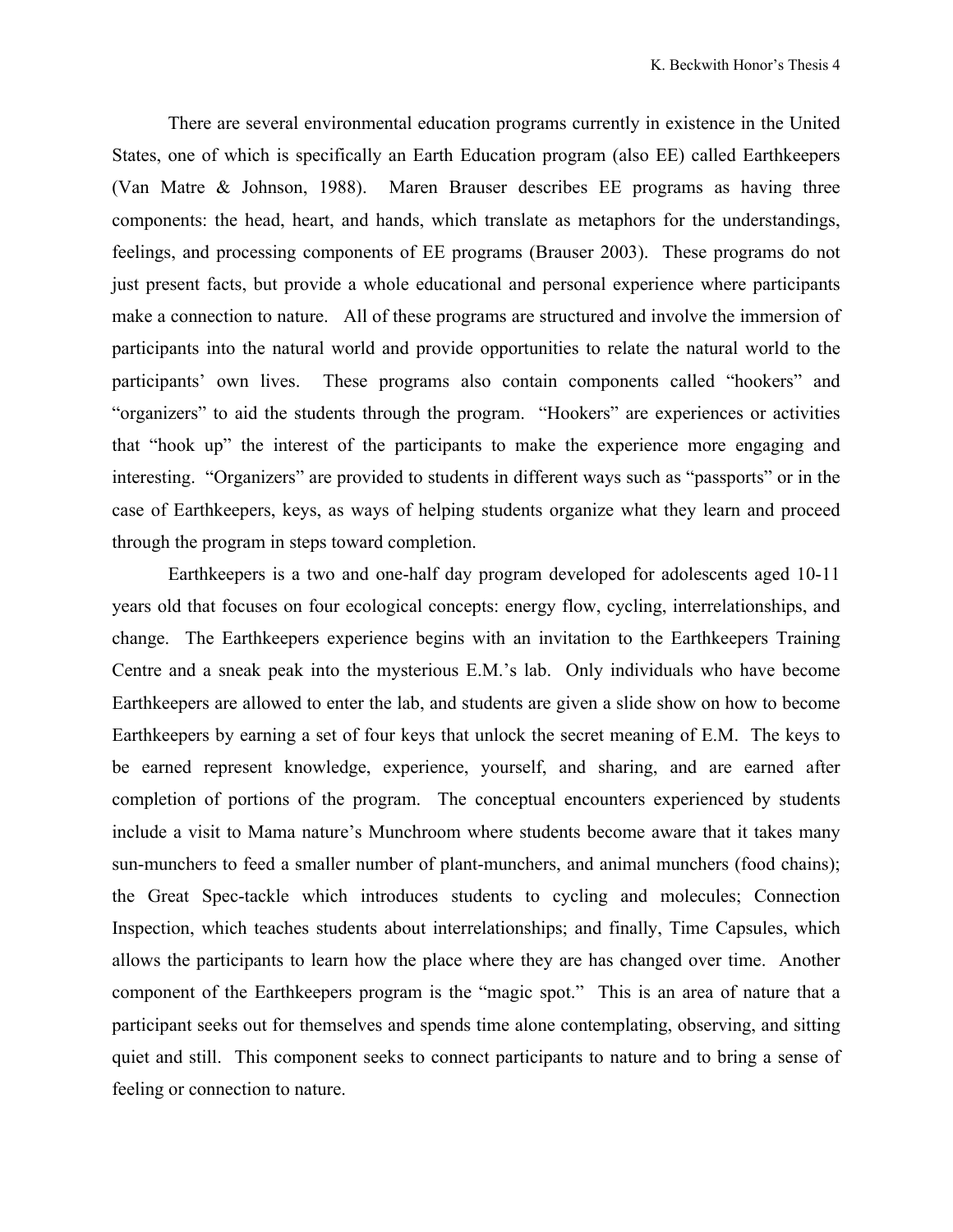Earth Education attempts to inform youth about environmental concerns with the goal that when they make decisions as soon-to-be-voters and consumers, they will keep in mind their decision's impact on the environment in mind. In order to evaluate the effectiveness of these programs, participants are given questionnaires before and after involvement in Earthkeepers so as to evaluate the effectiveness of the program. In the next chapter, studies looking at how participants' perceptions of the environment are changed by Earthkeepers and other EE programs will be discussed. It is important to evaluate if these programs in fact do change the perceptions of their participants as intended. One aspect of the participants that has not been widely investigated is gender. As a whole, the Earthkeepers program has shown to significantly (statistically) affect the perception of the environment towards a more conservational view, but is this view equally shared among boys and girls? The focus of my investigation looks at whether boys and girls perceive the environment in similar ways before and after participation in the Earthkeepers program, and if the program affects environmental attitude change equally in boys and girls.

#### **A Review of the Literature**

Previous studies of EE programs have focused on the effects of EE on students' environmental knowledge, attitudes, and behavior. A few of these studies have sought to find trends among participants by looking at participant age or geographic location as predictors of knowledge, attitudes, and behavior before and after the EE programs. There have also been studies that have sought to identify gender differences among school children in terms of cognitive abilities and success in school. Few studies, however have sought to investigate participant gender as an indicator of environmental knowledge, attitude, or behavior. This review of the literature will summarize some of the studies on participant perceptions in Earth Education, gender differences, and finally, gender differences in perception of nature in Earth Education.

## *Ecological Perceptions*

There are two survey methods for assessing an individual's perception of nature. The first, called the New Ecological Paradigm (NEP) was published in 1978 by Riley Dunlap and Kent Ven Liere and later adapted in 2000 (Dunlap, Van Liere, Mertig, and Jones, 2000). The developers of this battery believe it is superior for its wide range of worldview facets, balanced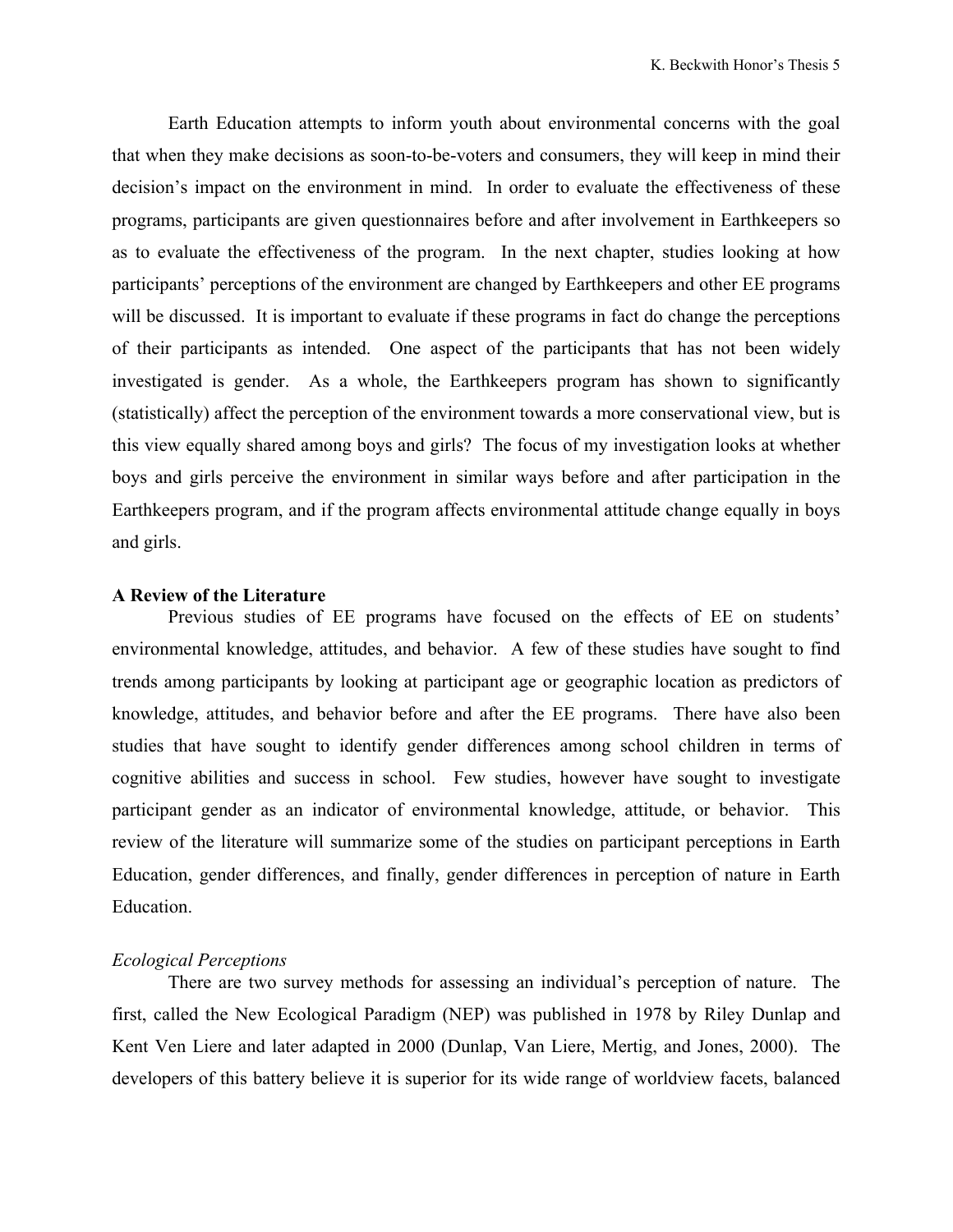pro and anti NEP items, and current terminology. The NEP is a series of 15 questions that relate to either pro or anti ecological views. Responders indicate on a five-point Likert-scale how much or little they agree with a particular statement. Based on their responses to the questions, participants are given a score on four sub-factors: ecological limits, balance of nature, human domination, and ecological catastrophe. Scores high (3 to 5 points) on ecological limits and balance of nature but low (1 to 2 points) on human domination indicate that a participant has a preservationist perception of nature. Conversely, scores low on ecological limits and balance of nature and high on human domination indicate a non-ecological or utilitarian view. The other battery for measuring participant perception of the environment is the Environmental Perception battery (ENV) created by Wiseman and Bogner (2003). This battery is similar to the NEP but is applicable to children, looks at utilization of resources, and suggests that environmental perception can me multidimensional rather than linear. One of Wiseman and Bogner's criticisms of the NEP was that it had been developed for and tested on adults rather than children. This was one reason for the development of the ENV (Bogner and Wiseman, 1999). Another criticism was that a possible third category of individuals was left out of the NEP battery. Wiseman and Bogner suggested that individuals do not have to be either preservation minded or utilization minded, but could be a combination of both or even apathetic, perceptions not measured in the NEP. This characterization makes sense, for instance, when considering individuals in natural resources fields who may believe that nature can provide for man, but that man must use the resources within sustainable means. The ENV scale places participants in quadrants based upon how preservation or utilization-minded they are.

Which ever battery is used to determine the perceptions of study participants, the goal is to find out how ecocentric or anthropocentric the views of the participants are. NEP users as well as ENV users would categorize preservationist views as ecocentric while human dominance over nature (NEP) or utilization (ENV) as anthropocentric. As the labels suggest, persons with ecocentric views would be expected to put nature before human needs whereas anthropocentric persons would be expected to view nature as existing for the purpose of being used by humans. ENV users also suggest there is a possibility of persons who fall between ecocentric and anthropocentric views. Thompson and Barton (1994) describe the two views well and attempt to typify individuals who are associated with one view or another, as well as to make observations about how both sides view conservation. They characterize ecocentrism as the belief that nature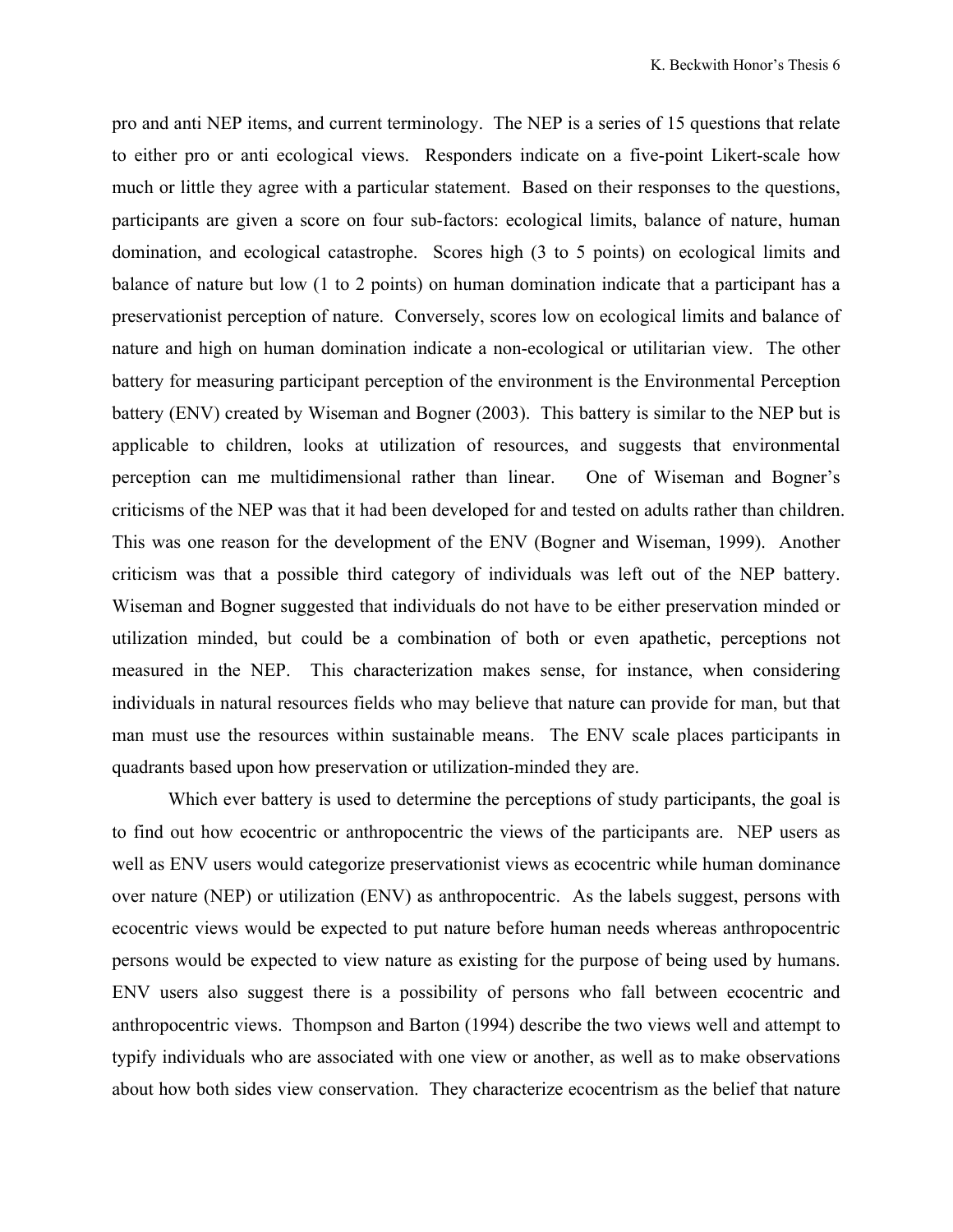should be valued for its own sake, or its intrinsic value, while anthropocentrism is the valuing of nature because of the material or physical benefits it can provide humans, or its instrumental value. Thompson and Barton looked at the perceptions of ecocentric and anthropocentric individuals and found that both viewpoints had positive views toward environmental issues but the difference in their orientation was in their motive for supporting conservation. They found that ecocentric individuals wanted to conserve nature to preserve the intrinsic beauty of nature, while anthropocentric individuals wanted to preserve nature for its "value in maintaining or enhancing the quality of life for humans." So, it should be noted that anthropocentric individuals can hold conservationist perceptions, but for different reasons than ecocentric individuals.

There are many EE type programs in existence and all of the studies I came across revealed perceptual change toward the environment after participation in the program (For example, Disinger, 2001; Hodgkinson and Innes, 2001; Lindemann-Matthies, 2002; Kruse and Card, 2004; Pande, 2001). The same was true for American administered programs and global programs. Most also share traits with the Earthkeepers program structure as well as experience and personal connection components. It is interesting to note that one study found that some participants in their wilderness program did not perceive nature as existing in their home towns. Haluza-Delay (2001) interviewed a handful of teenage participants before and after a twelve day adventure trip about their experiences and perception of nature. As with the other studies, the participants came away from the experience with a concern for the environment, but when questioned deeper on their ability to act upon their concerns in their own towns, most revealed that this would be impossible because nature did not exist in their homes. The teens has apparently constructed a view of "nature" as being wilderness, "not civilized," or "where people are not" rather than the idea that nature could be the animals and plants within a city as well as surrounding it. Nature, it seems, can be an illusive or complicated concept to articulate.

While most studies of pre and post program perceptions look simply at change in perception, there have been studies on urban versus rural perception as well as differences in perception based upon age. Bogner and Wiseman (1997) looked at the perceptions of rural and urban pupils in Bavaria. They found that the only difference in perception was the verbal commitment to the environment, both urban and suburban students proclaimed a higher commitment to the environment than rural students. Bogner and Wiseman suggest two possible reasons for this difference. First, they cite that urban students would have been exposed more to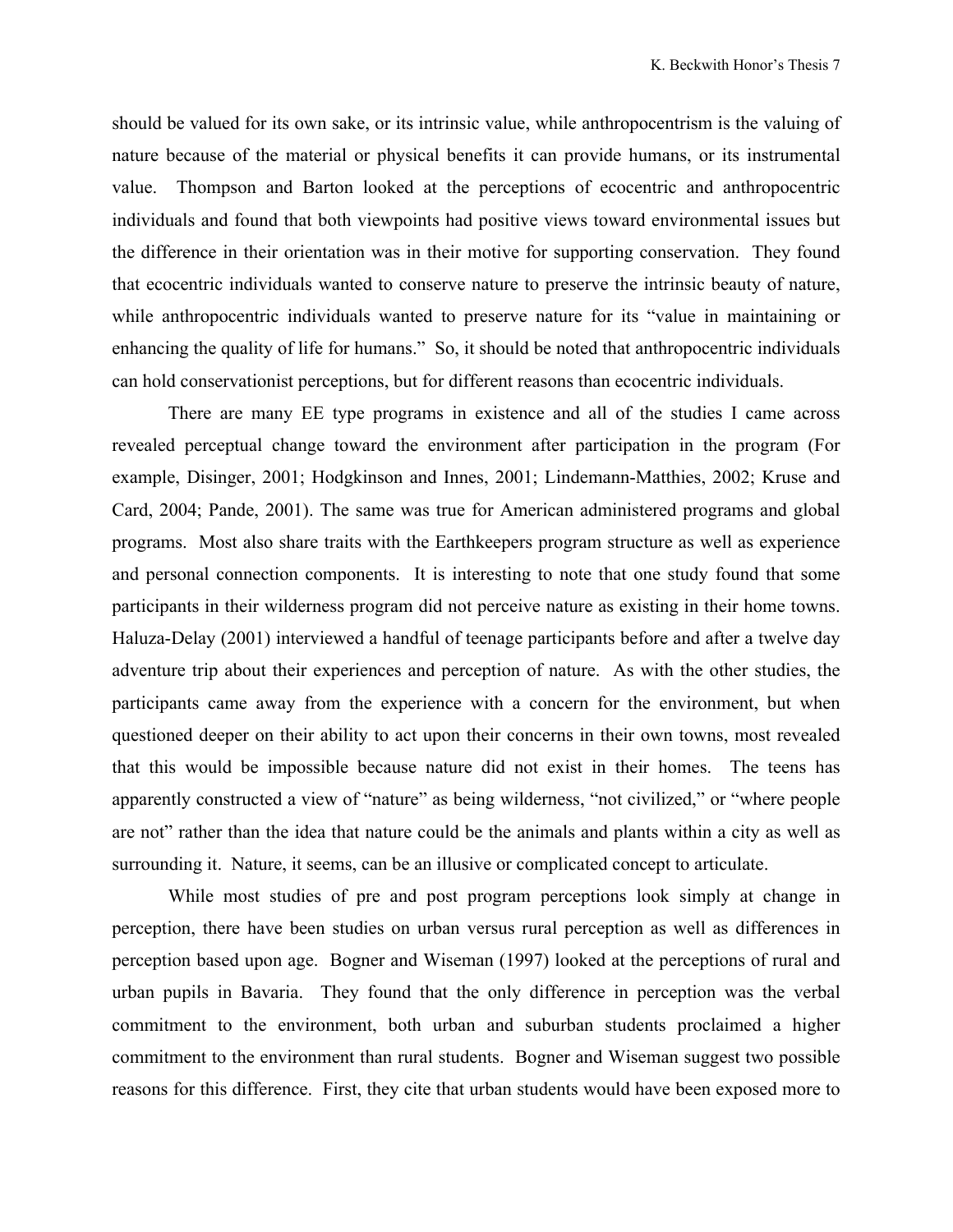the degradation of nature by the construction of buildings and roads than rural students, and that rural students may have more utilitarian views of nature because of the "nature-extractive tradition of rural culture." In the same study, Bogner and Wiseman found that participant age affected preservationist-oriented responses. Older students tended to respond more ecocentrically, whereas younger students tended to respond more anthropocentrically. The authors cited that older individuals would have had more education that could influence their perception of the environment.

#### *Gender Perceptions*

Gender has long been studied as scientists and laymen alike have tried to determine the reasons for the differences between men and women, or as some studies have attempted, to show that there really is no difference between the sexes. This was especially prevalent during the 1970's when the feminist movement influenced scholars committed to equality (Goetz and Grant, 1988). Gender perception may stem from the societal stereotypes of gender thrust upon individuals beginning at the time of birth (Goetz and Grant, 1988; Lee, 1998; Linn and Hyde, 1991). These include the familiars: pink, dresses, and dolls for girls, and blue, action figures, and policemen for boys. Toddlers as early as three years old can identify these sexual stereotypes although their perception of gender changes as they approach the age of five (Martin and Little, 1990). Three year olds most often associated dresses with girls and toy trucks with boys among other stereotypes, but their responses indicated that one's gender is defined by their dress or toys. For example, the same individual is perceived as female if playing with dolls or wearing pink, but as male if wearing blue and playing with trucks. Apparently, gender in the minds of young children is not fixed. By the age of five, the same children had changed their perception of gender, perceiving it as constant. For example, they now perceived a girl wearing boy's clothes and playing with trucks still female.

The cognitive ability of boys and girls has also been studied to try and identify why there are fewer women in science than men. Both Goetz and Grant (1988) and Linn and Hyde (1991) have looked at the cognitive differences between genders of school children and adolescents. They found very minute differences between the genders and that these differences were specific to types of thinking processes. Initially, studies performed in 1974 showed that there were gender differences in verbal, quantitative, and spatial abilities, with boy's abilities in these areas being stronger. The consensus now is that the differences have been on the decline and are now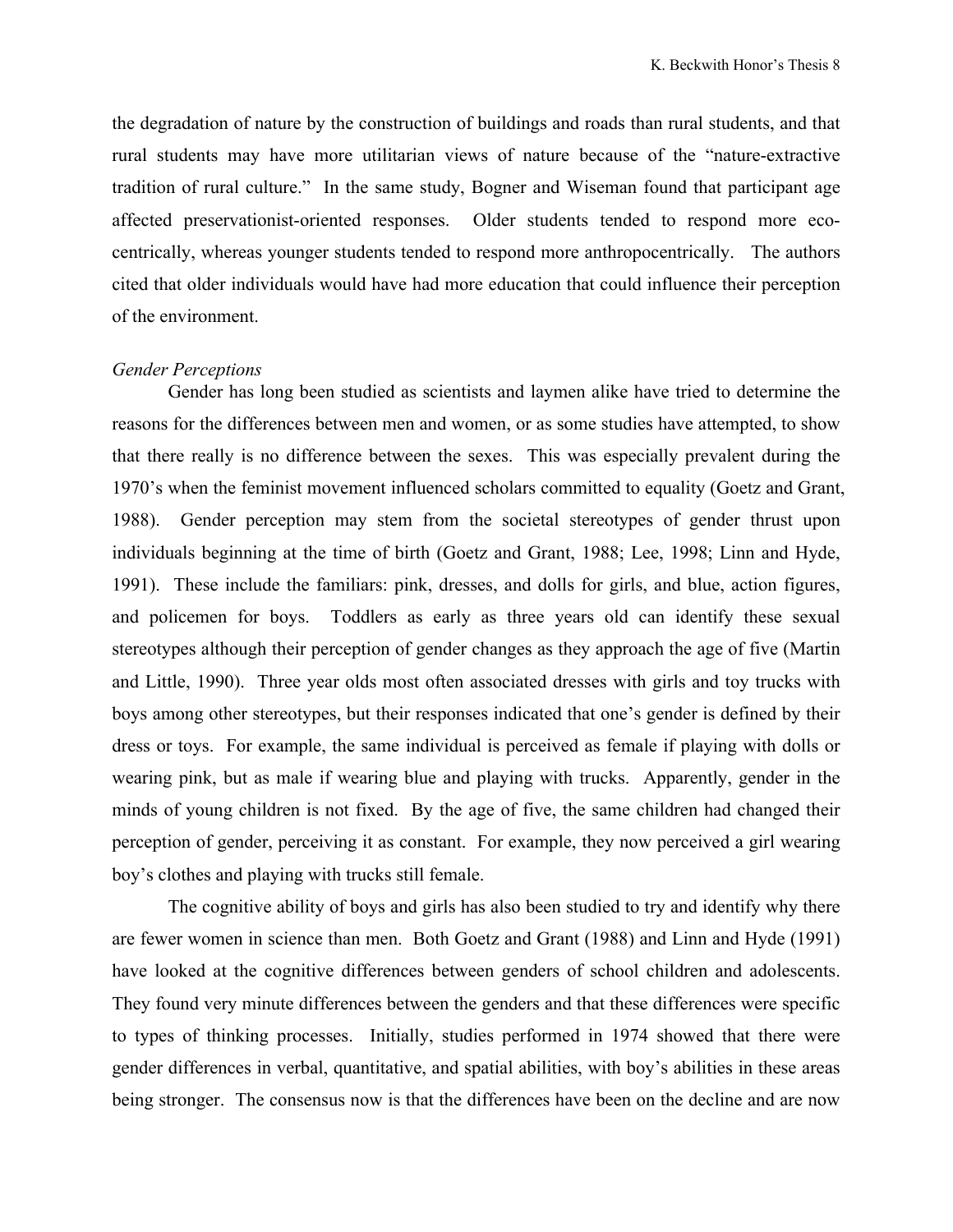quite small. One reason, perhaps, according to Goetz, is that girls now have more equal access to participation in pre-college courses, that there has been some convergence in societal roles, and that there has been a greater participation of women in the workplace in recent decades. The researchers looked at the same cognitive abilities: verbal, quantitative, and spatial and found a difference only in the speed of visual-spatial abilities. One test of abilities involved participants having to rotate three-dimensional objects in their minds, and another involved time of verbal response. Girls in these two tests showed similar accuracy as boys, but were slower to complete the tasks. Linn and Hyde (1991) blur the gender ability gap even further by suggesting that these time differences in visual-spatial ability for girls can be minimized even further by training. Both of these studies also referenced previous studies that suggested boys showed more aggressive behavior than girls, but suggested that the reasoning was actually culturally learned rather than biological sighting that "macho" attitudes and perceptions of males varied greatly between individual males and societies.

Both the gender stereotypes and publicly perceived differing cognitive abilities of girls may be a contributing factor to the lack of women in science, especially math and physics. James Lee (1998) looked at the perceptions adolescents had of what attributes "constituted" a scientist, attributes believed to belong to one gender or another, and how students saw themselves as having attributes that befitted those perceived scientific qualities. Lee sent out surveys to adolescents asking them to report on the traits of many types of scientists (chemist, biologist, mathematician, geologist for example), their own traits, and if they believed they could become a scientist based on matching their traits with those of the scientists. The overall perception of scientists by both boys and girls was that scientists have masculine traits: "individualistic, hard, unemotional, and want to work with things". Boys overwhelmingly identified themselves and scientists on the masculine side of the gender spectrum, whereas girls placed scientists on the masculine side and themselves on the feminine side, stating that they think of themselves as: "soft, emotional, and want to work with people." So, the problem of fewer women in science does not seem to be a cognitive ability one, but one of societal perception of both gender and what qualities constitute a scientist.

#### *Gender perceptions on nature*

Few studies have been conducted on the differences gender may have on an individuals' perception of nature. The following three studies, to my knowledge, best represent the current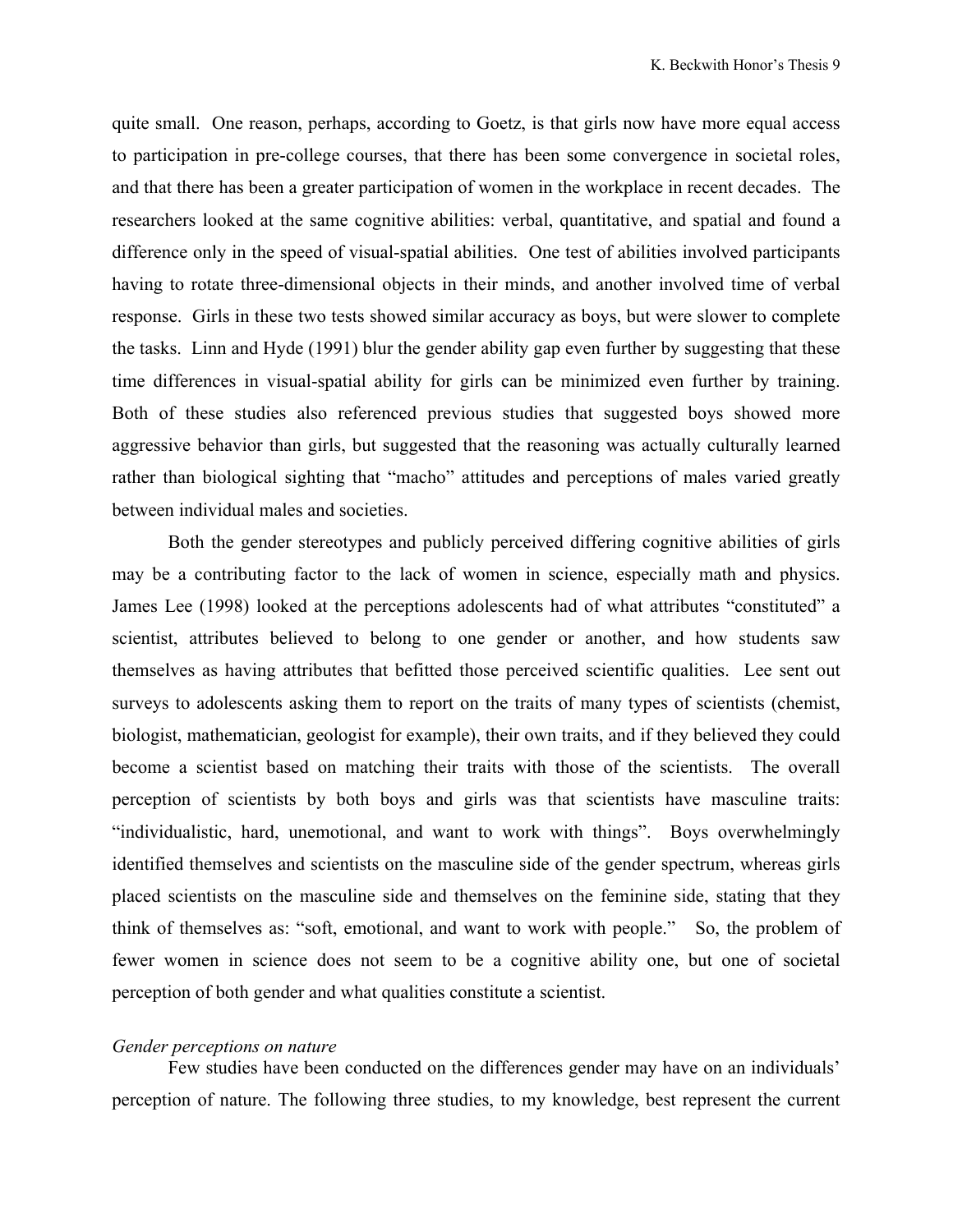research on gender perceptions in EE, and none of them looks at the perceptions of American children as my investigation seeks to do. One study, by Petra Lindemann-Matthies, included gender perception of nature in a larger investigation of how children's perception of biodiversity changed after enrollment in a program called Nature on the Way to School. The study looked at more than four thousand 8-16 year olds in Switzerland and how their ability to recognize and name local plant and animal taxa on their way to school increased after participation in the program. The results of the study suggested that girls initially noticed more taxa, but that participation in the program similarly increased both girls' and boys' perceptions of local flora and fauna. This suggests that girls may be more ecologically aware, but that EE programs affect both genders equally (Lindemann-Matthies, 2002).

The second study, conducted by Steger and Witt in 1989, looked at gender differences in perceptions of ecological threats. In the eighties, nuclear power and acid rain were topics of public concern, and this study surveyed Canadian and American adults belonging to two groups: the general public and environmental activists. A version of the NEP was administered to males and females of these groups and the results varied between the sexes somewhat in the United States, but more so in Canada. The results of the NEP indicated that Canadian women from the public group expressed a "distrust of science and technology," "fear of nuclear power," and have "preservationist identifications" in comparison to males of the same group. In contrast, American women from the public group only showed differences in their preservationist views and "fear of acid rain" in comparison to their male counter parts. The activist groups also showed gender differences with females from both countries having higher preservationist perception of environmental risk than males. In both countries and groups overall, women seemed to have environmental perceptions that were more environmentally skewed than men.

The primary study of gender perception of nature was conducted by Bogner and Wiseman (2002) while testing their newly developed environmental perception battery, "Environmental Perception" (ENV) against another environmental perception battery, called the New Ecological Paradigm (NEP). The ENV battery sought to identify five primary factors in adolescents: "Care with Resources," "Intent of Support," "Enjoyment of Nature," "Altering Nature," and "Human Dominance." Questionnaires were administered during class sessions and scored on the ENV scale. The results showed a distinct pattern between the environmental perceptions of girls and boys. Girls scored high on the three factors: "Care with Resources,"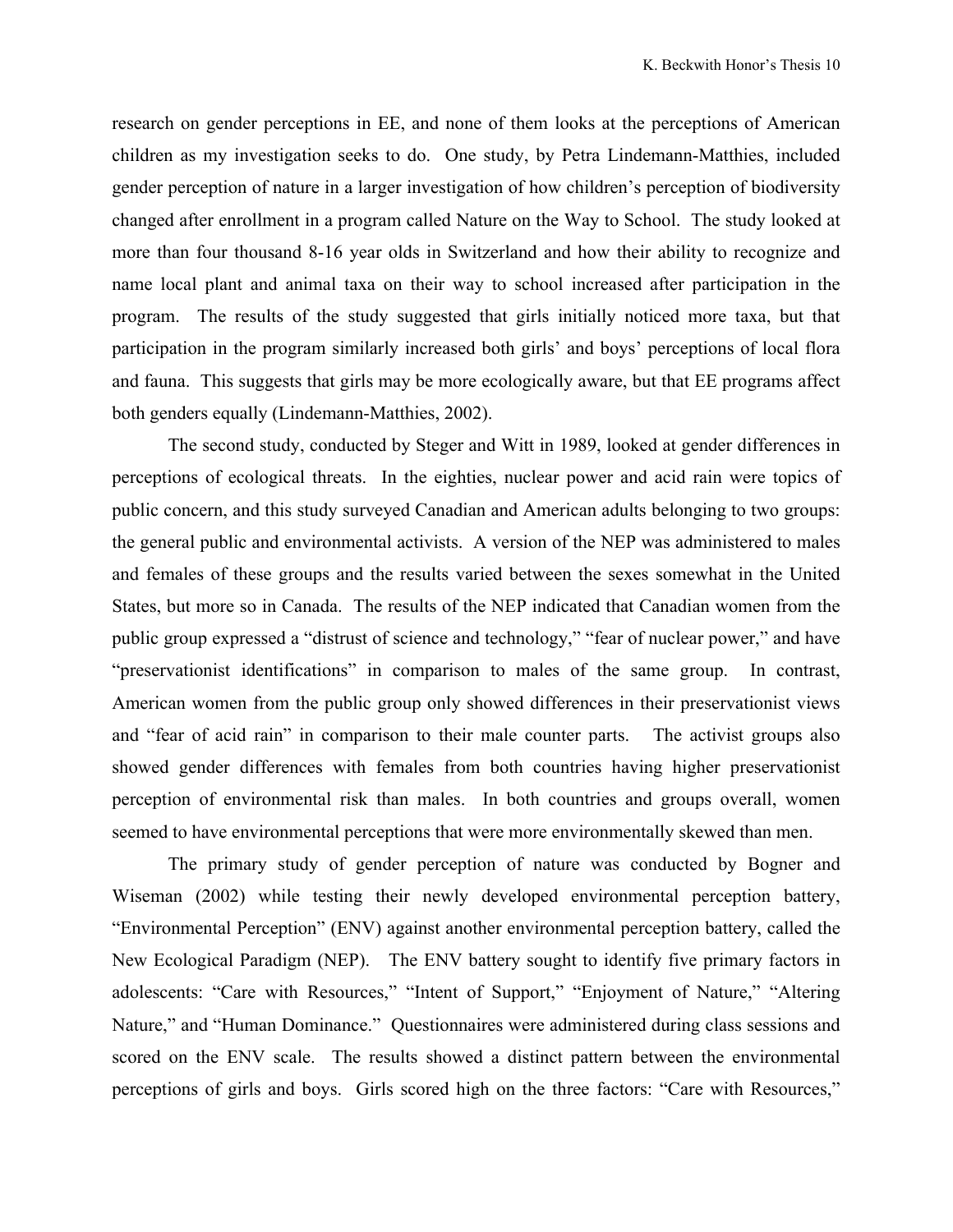"Intent of Support," and "Enjoyment of Nature" and low on "Human Dominance" indicating preservationist views, while boys on the other hand, scored low on the first three factors and high on "Human Dominance" indicating utilitarian views.

The data gathered from these studies suggests that there may indeed be a difference in gender perceptions of nature. In fact, it seems as if there may be a dichotomy among the genders in their view of nature: girls favor preservation or ecocentric views, while boys favor utilitarian or anthropocentric views. This generalization is based on only three studies however, which is why my study on gender perception of nature is relevant to this area of research.

## **Methods**

The questionnaire data were obtained from four Earthkeepers sites: McKeever Environmental Learning Center, T.R.E.E., Tucson, and Oracle from program years 2005-2006. The total number of student responses used in the analysis was 1286 after elimination of certain responders who did not meet the analysis criteria. Participant responses were eliminated if they had special needs, did not attend the full program, or gave patterned responses on the answer sheet. To determine if there was a significant difference in perceptional change after participating in the program a paired t-test comparing pre and post-questionnaire responses was run separately for each gender using a 95% confidence level. The difference between pre and post responses was calculated by subtracting the pre score from the post score and then dividing the result by the pre score to get an overall percent loss or gain. Participant gender's effects on ecological perceptions was studied by running an Analysis of Variance test (ANOVA) with 95% confidence level, again comparing the pre and post program scores. All questionnaire subfactors were compared in this analysis. An Effect Size test  $(Eta<sup>2</sup>)$  was then run for the factors that were shown to be statistically significant ( $p \le 0.05$ ) to determine how strong of a difference in perception there really was between the genders.

#### **Results**

This chapter reports the pre and post-program scores for boys and girls as well as the output for the statistical tests run on their questionnaire responses. The first section presents data showing the change in boys' environmental perceptions after attending the Earth Keeper's program and then reports the change in girls' environmental perceptions after attending the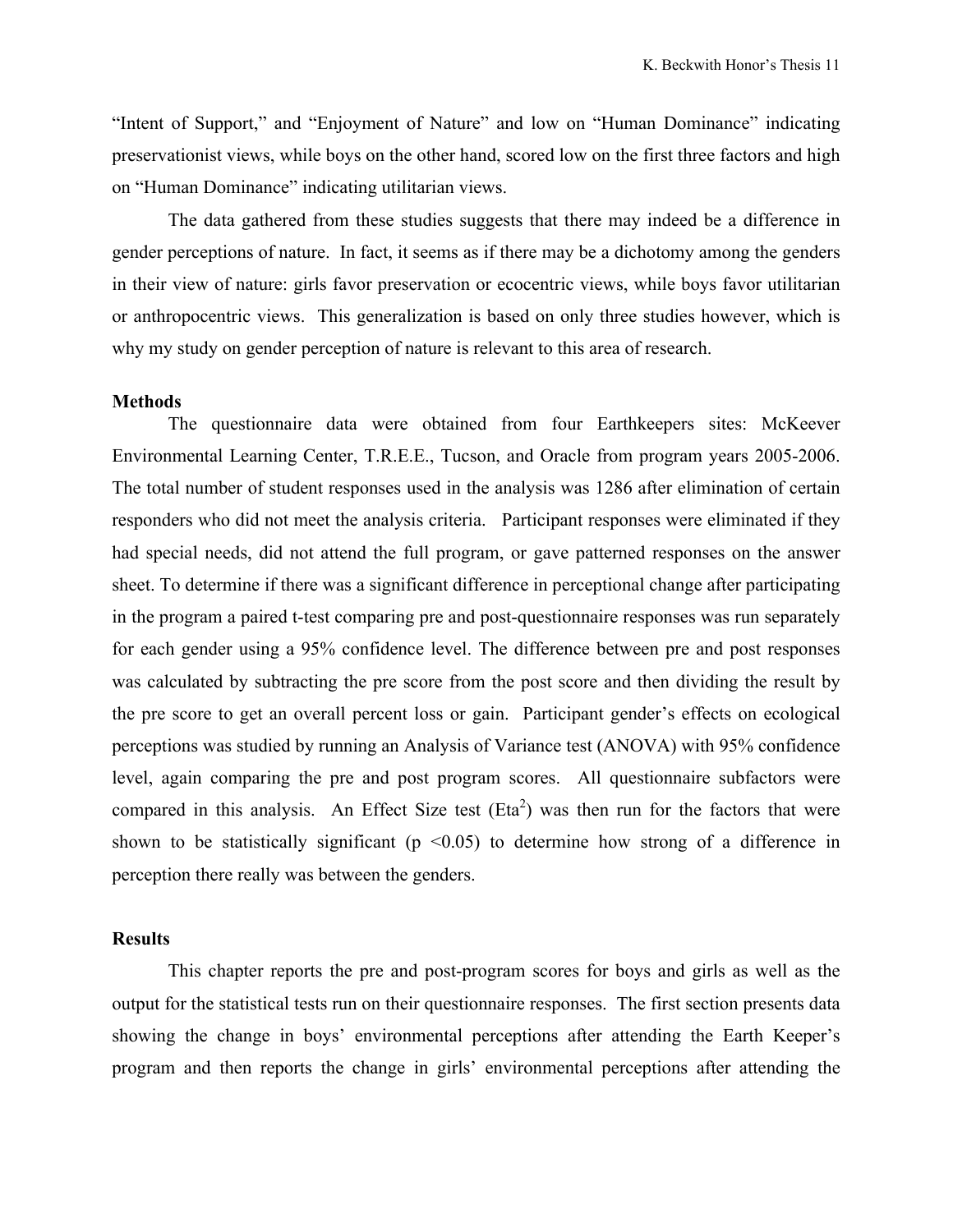program. The second section then compares the pre-program scores for boys to girls, the postprogram scores for boys to girls, and then compares the overall change in scores for boys to girls.

A paired t-test was used to analyze the change in environmental perceptions of the participants. Boys' environmental perception scores had an overall statistical increase  $(p<0.05)$ for the factor of preservation and decrease for the factor of utilization. Their initial scores were 3.0 or higher which indicated that their perceptions were pro-environmental before attending Earthkeepers (see table 1). The increase in their preservation factor score and decrease in the utilization factor score indicate a shift toward an even more pro-environmental viewpoint. The change in the primary factors of preservation and utilization were due to a specific change in one sub factor. The change in preservation was due almost entirely to a 25% increase in the sub factor of care with resources as boys' scores on the sub factors of intent to support nature and enjoyment of nature did not increase with statistical significance. For the factor of utilization, boys' perceptions about dominance over nature did not increase statistically meaning that the increase in their utilization score was actually based upon their near 28% decrease in perceptions about altering nature.

| Factor              | n   | Pre-test | Post-test                             | Change in<br>score |                                                                                                                                                                                                                               | $P^*$          |
|---------------------|-----|----------|---------------------------------------|--------------------|-------------------------------------------------------------------------------------------------------------------------------------------------------------------------------------------------------------------------------|----------------|
| PRESERVATION TOTAL  | 467 | 3.75     | 3.84                                  | .09                | $-3.06$                                                                                                                                                                                                                       | .002           |
| Intent of support   | 498 | 3.63     | 3.65                                  | .02                | $-0.50$                                                                                                                                                                                                                       | .619           |
| Care with resources | 497 | 3.77     | 4.02                                  | .25                | $-6.61$                                                                                                                                                                                                                       | .000           |
| Enjoyment of nature | 493 | 3.82     | 3.80                                  | $-02$              | 0.45                                                                                                                                                                                                                          | .651           |
| UTILIZATION TOTAL   | 465 | 2.52     | 2.36                                  | $-.16$             | 5.41                                                                                                                                                                                                                          | .000           |
| Altering nature     | 485 | 2.93     | 2.65                                  | $-.28$             | 7.56                                                                                                                                                                                                                          | .000           |
| Human dominance     | 492 | 1.98     | 1.99                                  | .01                | $-0.22$                                                                                                                                                                                                                       | .826           |
|                     |     |          | $\mathbf{a}$ . The state $\mathbf{b}$ | $\blacksquare$     | the company of the company of the company of the company of the company of the company of the company of the company of the company of the company of the company of the company of the company of the company of the company | $\cdot$ $\sim$ |

Table 1. Changes in environmental perceptions pre to post program for boys.

\**Italic* values indicate statistical significance.

For girls, the difference in environmental perception scores pre to post-program was also statistically significant  $(p<0.05)$  in both the primary factors of preservation and utilization. Girls' views were also pro-environmental before attending the program (above 3.0) and these results show that girls' preservation scores increased after attending the program and that their utilization scores decreased (fell below 3.0) after attending the program. An increase in a preservation score indicates that girls' perceptions about preservation were strengthened by the program (see table 2). Likewise, the decrease in the utilization score also indicates a shift toward a more pro-environmental view. Although girls' overall preservation scores increased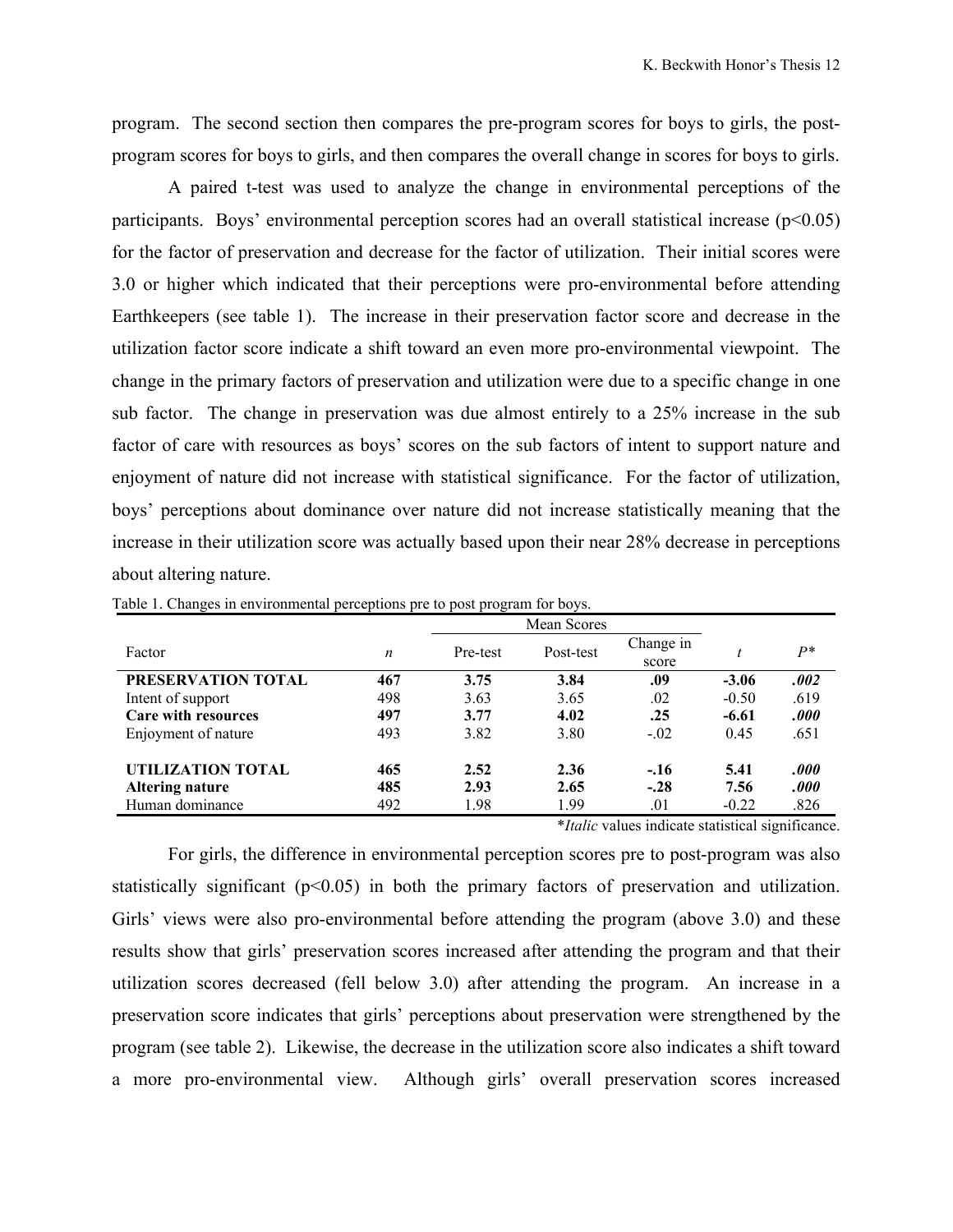statistically the increase was due more to their change in the sub factor of care with resources rather than the sub factors intent of support or enjoyment of nature (this was the same sub factor in which boys increased). All three sub factors increased statistically after participation in the program, however the percent change in the sub factor of care with resources was 28% whereas intent was 7% and enjoyment was 11%. In the factor of utilization, girls again changed in one sub factor more than another. Under the factor of utilization are the sub factors altering nature and dominance over nature. While both sub factors decreased statistically indicating a more proenvironmental view, girls' perceptions about altering nature decreased by about 22% which was the same sub factor boys changed the most in, whereas the dominance sub factor decreased by about 9%, whereas boys showed little change in this sub factor.

|                            |                  |          | Mean Scores |                    |         |       |
|----------------------------|------------------|----------|-------------|--------------------|---------|-------|
| Factor                     | $\boldsymbol{n}$ | Pre-test | Post-test   | Change in<br>score |         | $p*$  |
| <b>PRESERVATION TOTAL</b>  | 423              | 3.87     | 4.03        | .16                | $-5.70$ | .000  |
| Intent of support          | 452              | 3.84     | 3.91        | .07                | $-2.24$ | .026  |
| <b>Care with resources</b> | 451              | 3.86     | 4.14        | .28                | $-7.65$ | .000  |
| <b>Enjoyment of nature</b> | 453              | 3.90     | 4.01        | .11                | $-2.90$ | .004  |
| UTILIZATION TOTAL          | 404              | 2.30     | 2.13        | $-.17$             | 5.67    | .000  |
| Altering nature            | 429              | 2.63     | 2.41        | $-.22$             | 6.27    | .000. |
| Human dominance            | 438              | 1.86     | 1.77        | $-.09$             | 2.46    | .014  |

|  | Table 2. Changes in environmental perceptions pre to post program for girls. |  |  |  |  |
|--|------------------------------------------------------------------------------|--|--|--|--|
|  |                                                                              |  |  |  |  |

\**Italic* values indicate statistical significance.

The increases in preservation factor scores and decreases in utilization factor scores for both boys and girls indicate that both genders' environmental perceptions became more proenvironmentally oriented after attending the Earthkeepers program.

An analysis of variance test (ANOVA) was run on the pre-test scores for both boys and girls with a measure of association (eta<sup>2</sup> or  $\eta^2$ ) run on those factors that were significantly significant  $(p<0.05)$ . The ANOVA test compared the mean pre-test scores for each factor and sub factor for boys against the mean pre-test scores for each factor and sub factor for girls. The output of this test resulted in statistically significant differences between the pre-test scores of boys compared to the pre-test scores of girls for all factors and sub factors (see table 3). Since a higher preservation score or a lower utilization score indicates a pro-environmental view, these results indicate that on average, girls were initially more preservation-minded before attending the Earthkeepers program than boys. The measure of association test run on these data looked for the strength of association between these differences in pre-test scores for boys and girls. In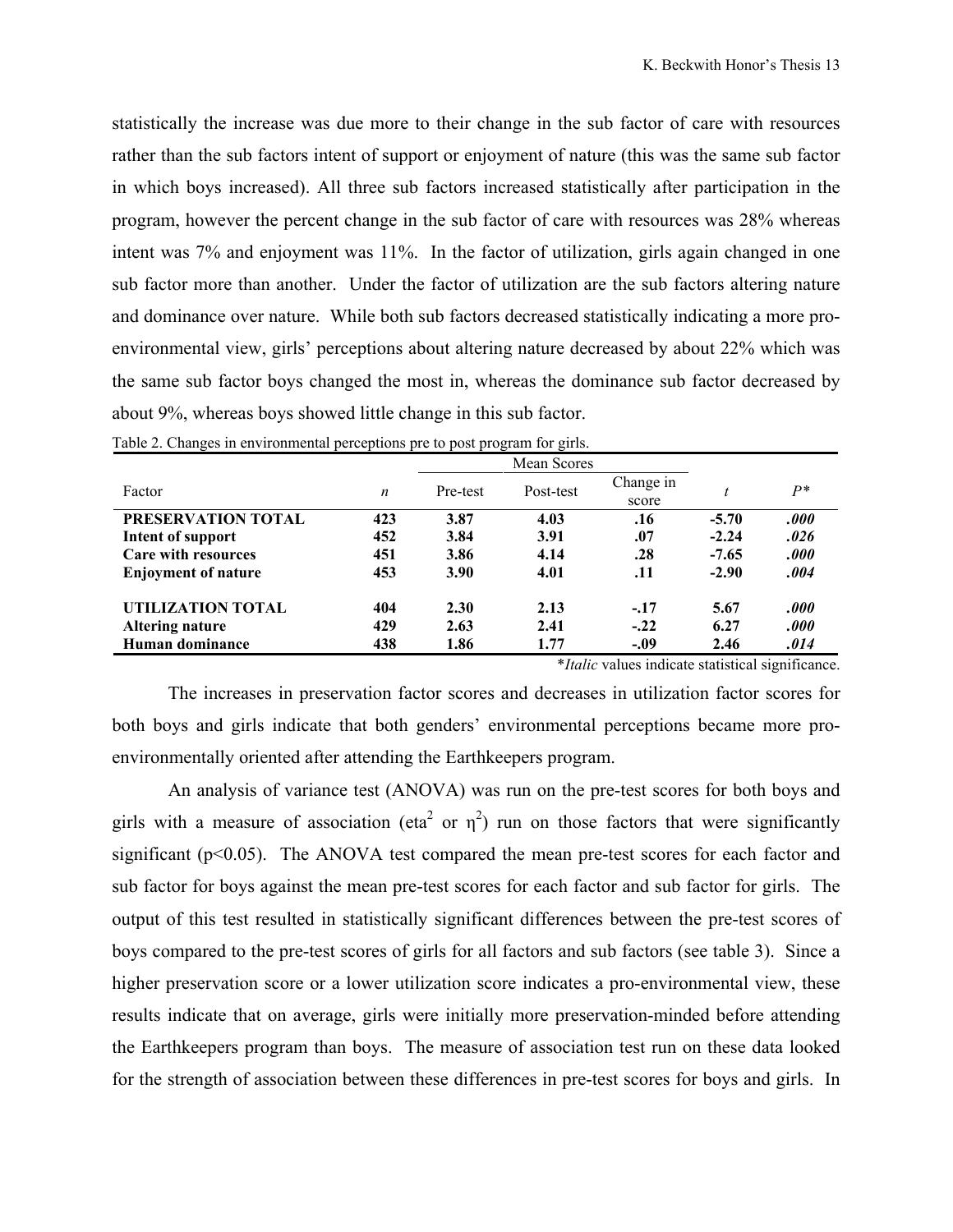other words, how great of a difference was the difference between the scores? The results of the  $eta<sup>2</sup>$  test indicated that the difference between scores was indeed very minute based upon the near zero values for eta<sup>2</sup>. This means, that although there was a statistical difference between the pretest scores for boys and girls, the difference between the scores was small, so girls had only a slightly more pro-environmental attitude before entering the Earthkeepers program compared to boys.

| Pre-Program                | Mean Score           |       | $\cal F$ | df       | <b>MSE</b> | $P^*$ | $\eta^2$ |  |
|----------------------------|----------------------|-------|----------|----------|------------|-------|----------|--|
|                            | Girls<br><b>Boys</b> |       |          |          |            |       |          |  |
| PRESERVATION TOTAL         | 3.75                 | 3.87  | 15.49    | 898, 899 | 6.09       | .000  | .017     |  |
| <b>Intent of support</b>   | 3.63                 | 3.84  | 23.26    | 898, 899 | 13.61      | .000  | .025     |  |
| <b>Care with resources</b> | 3.77                 | 3.86  | 5.63     | 898, 899 | 3.43       | .018  | .006     |  |
| <b>Enjoyment of nature</b> | 3.82                 | 3.90  | 4.93     | 898, 899 | 3.47       | .027  | .005     |  |
|                            |                      |       |          |          |            |       |          |  |
| UTILIZATION TOTAL          | 2.52                 | 2.30  | 21.10    | 898, 899 | 8.20       | .000  | .023     |  |
| <b>Altering nature</b>     | 2.93                 | 2.63  | 23.07    | 898, 899 | 12.91      | .000  | .025     |  |
| Human dominance            | 1.98                 | 1.86  | 6.79     | 898, 899 | 3.58       | .009  | .008     |  |
|                            | Mean Score           |       |          |          |            |       |          |  |
| Post-Program               | <b>Boys</b>          | Girls | F        | df       | <b>MSE</b> | $P^*$ | $\eta^2$ |  |
| PRESERVATION TOTAL         | 3.84                 | 4.03  | 20.65    | 898, 899 | 10.20      | .000  | .022     |  |
| <b>Intent of support</b>   | 3.65                 | 3.91  | 25.31    | 898, 899 | 18.56      | .000  | .027     |  |
| <b>Care with resources</b> | 4.02                 | 4.14  | 4.34     | 898, 899 | 2.58       | .038  | .005     |  |
| <b>Enjoyment of nature</b> | 3.80                 | 4.01  | 17.50    | 898, 899 | 13.44      | .000  | .019     |  |
| UTILIZATION TOTAL          | 2.36                 | 2.13  | 25.89    | 897, 898 | 11.54      | .000  | .028     |  |
| Altering nature            | 2.65                 | 2.41  | 25.42    | 897, 898 | 14.44      | .000  | .028     |  |
| Human dominance            | 1.99                 | 1.77  | 13.95    | 898, 899 | 8.22       | .000  | .015     |  |

Table 3. Comparison of boys' and girls' environmental perceptions pre and post-program

\**Italic* values indicate statistical significance.

An analysis of variance test (ANOVA) was also run on the mean change in scores (posttest minus pre-test score) for both boys and girls with a measure of association (eta<sup>2</sup> or  $\eta^2$ ) run on those factors that were significantly significant  $(p<0.05)$ . The ANOVA test compared the mean change in scores for each factor and sub factor for boys against the mean change in scores for each factor and sub factor for girls. The output of this test resulted in statistically significant differences between the mean change in scores of boys compared to the mean change in scores of girls for the factor of preservation and the sub factor of enjoyment of nature (see table 4). The difference in mean change in scores for the other preservation sub factors and all of utilization and its sub factors were not statistically significant. This means that girls changed in their perception of enjoyment of nature more than boys, but that within the other sub factors of preservation, the factor of utilization and its sub factors, boys and girls changed their perceptions of the environment equally. The results of the eta<sup>2</sup> test indicated that the difference between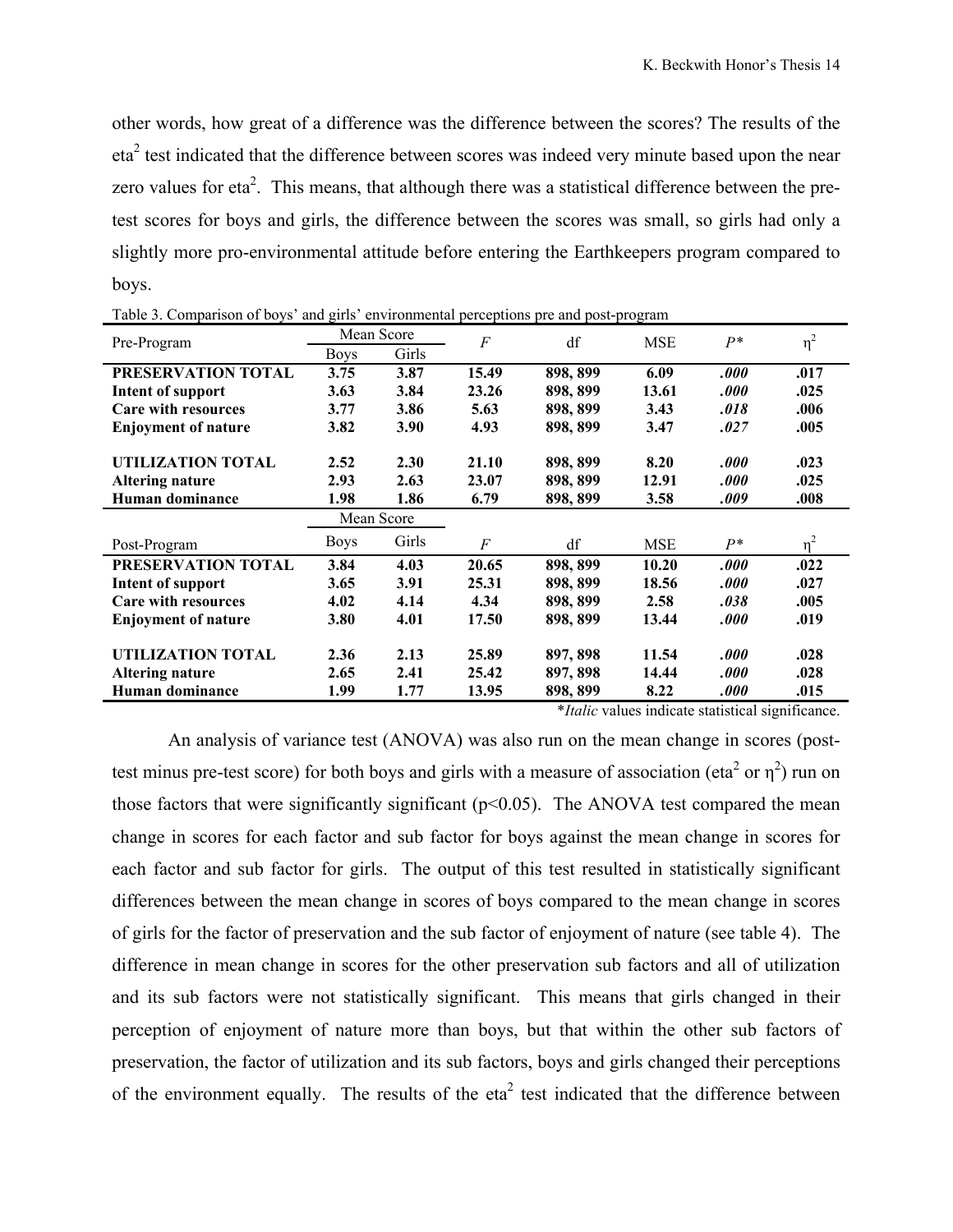preservation and enjoyment of nature scores was again minute based upon the low values for eta<sup>2</sup>. This means, that although there was a statistical difference between the mean change in scores for boys and girls in the area of enjoyment of nature, the difference between the scores was very small. These results indicate that the Earthkeepers program overall affects the attitudes of boys and girls equally.

|                                     | Change in score |        |      |          |            |       |     |
|-------------------------------------|-----------------|--------|------|----------|------------|-------|-----|
| Factor                              | <b>Boys</b>     | Girls  | F    | df       | <b>MSE</b> | $P^*$ |     |
| <b>PRESERVATION</b><br><b>TOTAL</b> | .09             | .16    | 4.19 | 888, 889 | 1.47       | .041  | .14 |
| Intent of support                   | .02             | .07    | 1.48 | 948.949  | 0.85       | .224  |     |
| Care with resources                 | .25             | .28    | 0.32 | 946, 947 | 0.22       | .572  |     |
| <b>Enjoyment of nature</b>          | $-.02$          | .11    | 5.92 | 944, 945 | 3.87       | .015  | .16 |
| UTILIZATION TOTAL                   | $-16$           | $-.17$ | 0.05 | 867, 868 | 0.02       | .824  |     |
| Altering nature                     | $-.28$          | $-.22$ | 3.41 | 912, 913 | 0.81       | .065  |     |
| Human dominance                     | .01             | $-.09$ | 1.30 | 928, 929 | 2.09       | .254  |     |

Table 4. Comparison of changes in boys and girls environmental perceptions pre and post-program.

\**Italic* values indicate statistical significance.

Boys and girls initially had pro-environmental perceptions before attending Earthkeepers and these perceptions were strengthened by the program as indicated by an increase in boys and girls preservation scores and decrease in utilization scores. Girls did have a slightly more proenvironmental response on the questionnaires than the boys indicating that on average girls are more preservation-minded than boys. While significant, this difference was shown to be minute by the eta<sup>2</sup> test. The overall impact of the program on boys' and girls' perceptions showed that girls were impacted more than boys for the factors of preservation and enjoyment of nature, but again, these differences were shown to indicate a very small difference that indicates that the Earthkeepers program affects male and female participants equally.

## **Discussion**

This section first reports the conclusions of this study and then proceeds to reflect on the study's limitations, the logical next steps for research, and finally the implications of these results for the Earthkeepers Program.

#### *Conclusions*

The results of this study indicate three main findings. First, that participants of Earthkeepers perceptions became more pro-environmental after attending the program, secondly, that on average girls' perceptions of nature before attending the Earthkeepers program were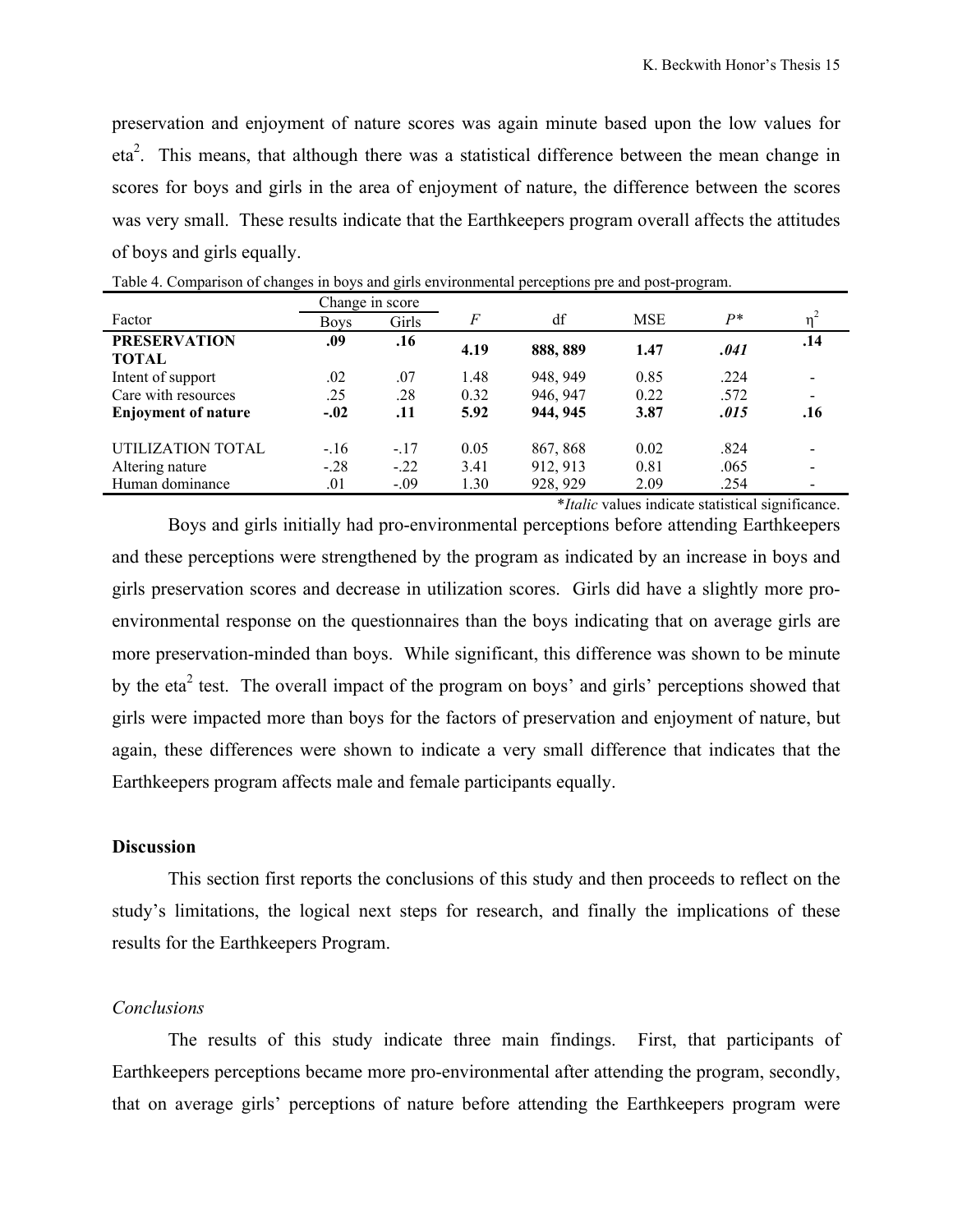statistically higher than boys' but that this difference was small, and thirdly that girls' perceptions were changed more than boys, again the difference being small.

The findings of this study were in line with the few previous studies on gender and environmental perceptions reviewed at the beginning of this report. The main findings, that environmental education programs impact the participants by increasing their pro-environmental perceptions and decreasing their utilization perceptions and that girls on average have more preservationist perceptions than boys were also found by Steger and Witt (1989), Bogner and Wiseman (2002), and Lindemann-Matthies (2002). The limitations of these studies were however that they did not look at how different the perceptions between boys and girls were. This study showed that the perceptions of girls were statistically more pro-environmental both pre and post program but that the differences were small. It should be noted however, that the difference between gender environmental perceptions was real, and that the small difference does not necessarily indicate an insignificant difference. One must consider that the goal of Earthkeepers is to change the participants' perceptions and that changing a person's personal views is a difficult task. Recall that children's perception of gender and gender roles in science (James Lee, 1998; Martin and Little, 1990) are deeply rooted within American culture and media. The same can be said for perceptions about environmental preservation or utilization, so therefore any change in perception or difference between perceptions should be considered a real change, however small.

## *Limitations of the study*

The primary limitation of this study is the fact that it relies upon the study participants to provide the data via questionnaires. While other studies rely on empirical data that can be physically measured, the environmental perceptions of the participants are just that, perceptions, and furthermore, they are self-reported. Environmental perception questionnaires such as the NEP and ENV have been used since the 1970's and their validity has been tested many times over the course of their use (Bogner and Weismann, 1999; Bogner and Weismann, 2002; Bogner and Weismann, 2003; Dunlap 2000) so their ability to accurately depict the perceptions of the study participants has been accepted, however the validity of the findings can only be as valid as the participant responses. In other words, the results are based on the assumption that participants are responding truthfully to the questionnaires and that there is no incentive to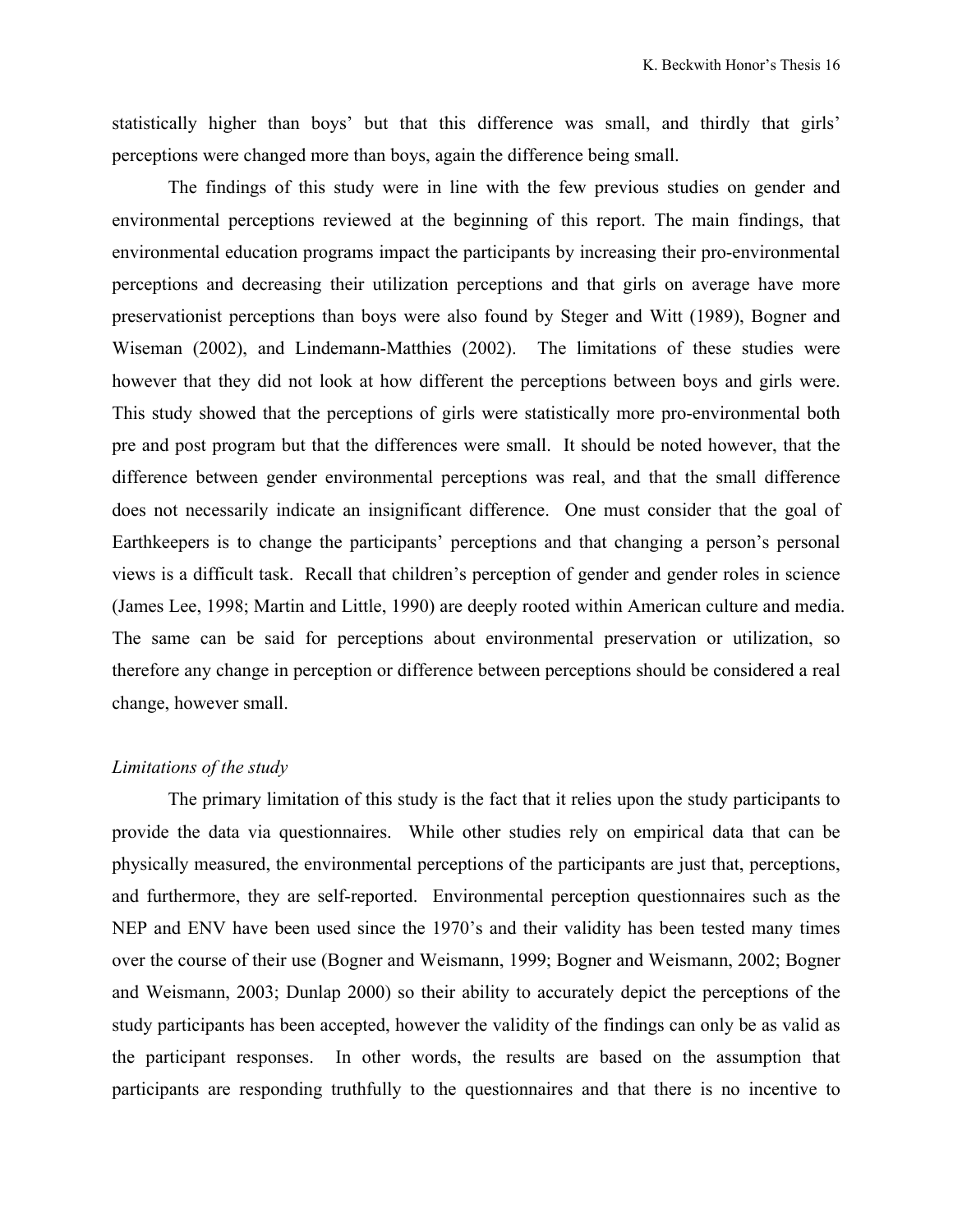respond in one fashion or another. In addition to the limitations to how the data were gathered, is the limitation of generalizing these findings to other environmental education programs. While these data and findings are pertinent to the Earthkeepers programs at the four study locations, the responses represent a small portion of the participants in Earth Education nationally, as well as globally. They also only represent participants in the program over the span of two years. This is not to say that these findings cannot be used to provide insight into gender and environmental perceptions, or even the effects of environmental education programs, but caution should be taken when considering extrapolating these findings to a larger demographic.

# *Suggestions for further research*

The three previously known studies (Steger and Witt, 1989; Bogner and Wiseman, 2002); and Lindemann-Matthies, 2002) in combination with this study provide a basis for future studies in the area of gender and environmental perception research. These studies have each been limited to only one program and perhaps to only one or two years of data. Future studies should consider pooling larger samples of data from over many years, many locations, and from different types of environmental education programs. This would be the most comprehensive approach to gender and environmental perception studies, but would be an enormous undertaking. A more feasible task would be for each EE program to collect many years worth of data from each of its program locations and to use this data to draw conclusions about the effectiveness of their own program and the perceptions of their own participants.

## *Implications for the Earthkeepers Program*

The results and conclusions of this study imply that the goal of the Earthkeepers program to change the participants' perceptions to be more pro-environmental is working and that although there are differences in the way that boys and girls perceive nature, the program overall effects both genders equally. Had the study found that only boys' or only girls' perceptions were changing after participation in the program indicating a gender bias, then the program should have taken those findings into consideration and evaluated how the program could be modified to better suit both genders. This is not the case however, and the Earthkeepers program should be pleased to know that this study found no gender bias within their program. It should be noted however, that since differences in gender perceptions of nature were found to exist, that the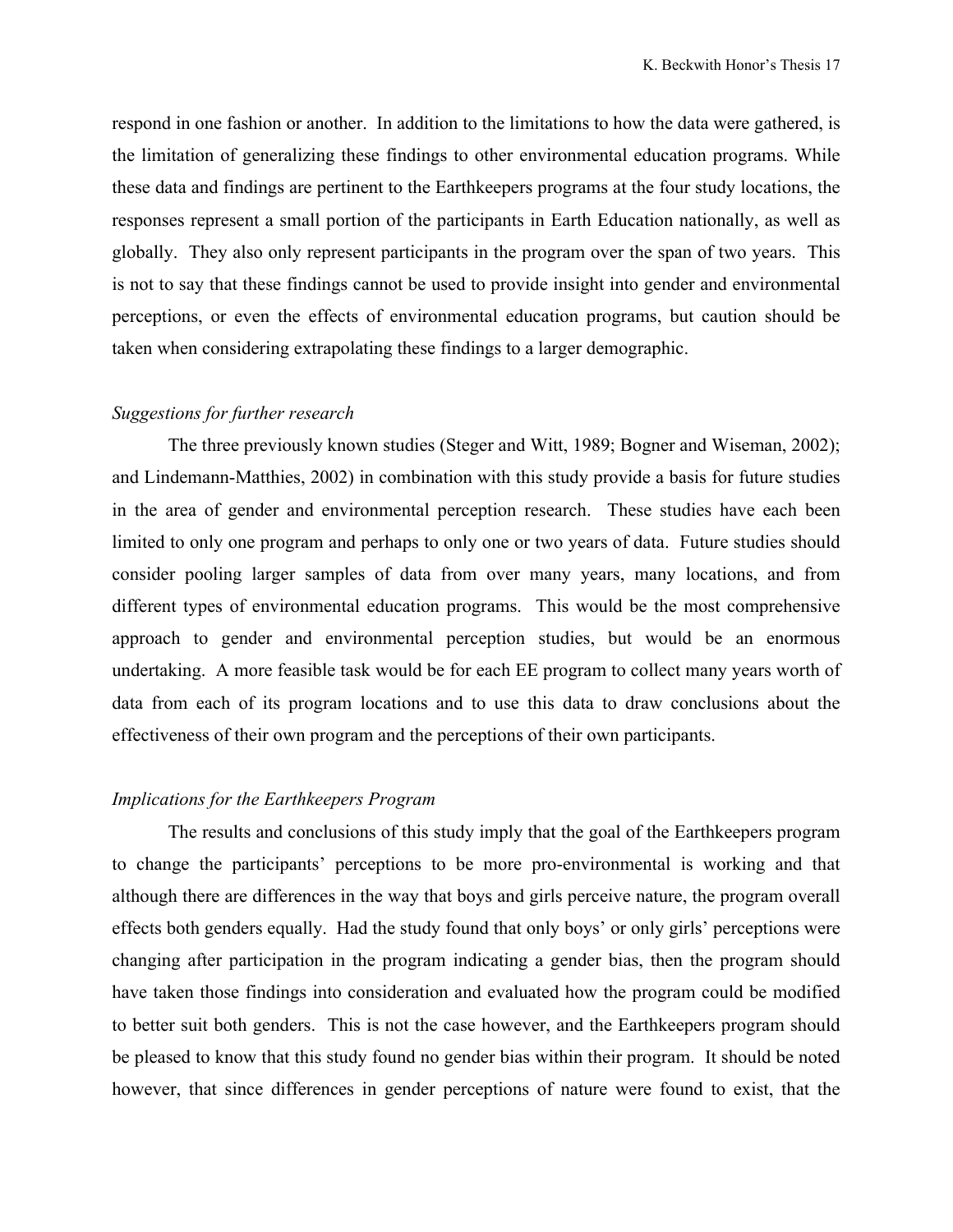program should continue monitoring the success of the program among and between each gender as it has done previously with the general monitoring of the program's success.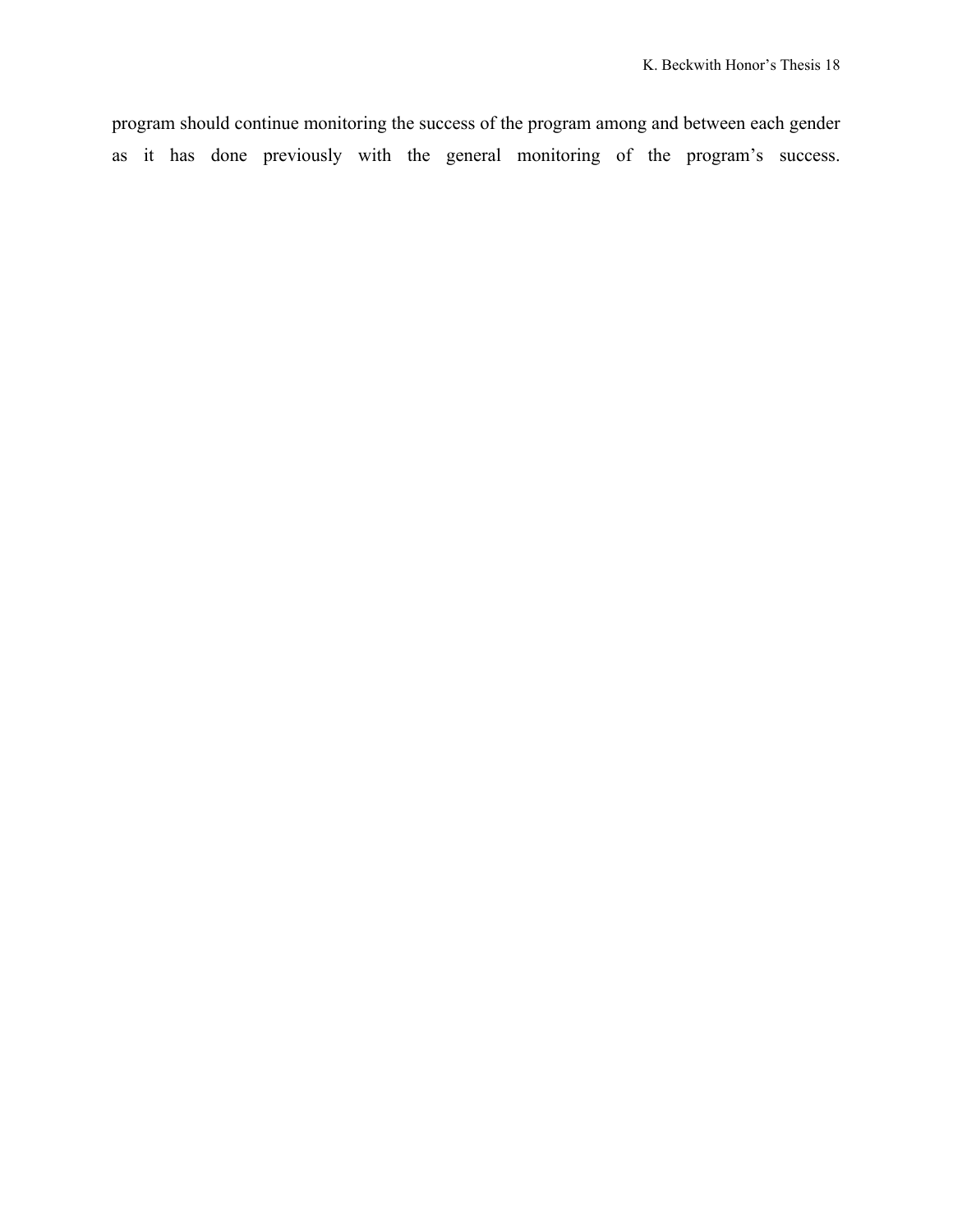## **Works Cited**

- Bogner, F.X., & Wiseman, M. (1999). Toward measuring adolescent environment perception. *European Psychologist*, 4, 139-151.
- Bogner, F.X., & Wiseman, M. (2002). Environmental perception: factor profiles of extreme groups. *European Psychologist*, 7, 225-237.
- Bogner, F.X., & Wiseman, M. (2003). A higher order model of ecological values and its relationship to personality. *Personality and Individual Differences*, 34, 783-794.
- Brauser, Maren. (2003) Earth education programs. *Zeitschrift für erlebnispadagogik*, 23, 23-31.
- Disinger, J.F. (2001). K-12 education and the environment: perspectives, expectations, and practice. *The Journal of Environmental Education*, 33, 4-11.
- Dunlap, R.E., Van Liere, K.D., Mertig, A.G., & Jones, R.E. (2000). Measuring endorsement of the new ecological paradigm: a revised NEP scale. *Journal of Social Issues*. 56, 425-442.
- Goetz, J.P., & Grant, L. (1988). Conceptual approaches to studying gender in education. *Anthropology & Education Quarterly*, 19, 182-196.
- Haluza-Delay, R. (2001). Nothing to care about: participant constructions of nature following a 12-day wilderness program. *The Journal of Environmental Education*, 32, 43-48.
- Hodgkinson, S.P.,  $\&$  Innes, M.J. (2001). The attitudinal influence of career orientation in 1<sup>st</sup>-year university students: environmental attitudes as a function of degree choice. *The Journal of Environmental Education*, 32, 37-40.
- Kruse, C.K., & Card, J.A. (2004). Effects of a conservation education camp program on campers' self-reported knowledge, attitude, and behavior. *The Journal of Environmental Education*, 35, 33-45.
- Lindemann-Matthies, P. (2002). The influence of an educational program on children's perception of biodiversity. *The Journal of Environmental Education*, 33, 22-31.
- Linn, M.C., & Hyde, J.S. (1991), Trends in cognitive and psychological gender differences: In Learner, R.M., Petersen, A.C., & Brooks-Gunn, J. (Ed.), *Encyclopedia of Adolescence*, (pp. 139-150) New York: Garland Publishing, Inc.
- Martin, C.L., & Little, J.K. (1990). The relation of gender understanding to children's sex-typed preferences and gender stereotypes. *Child Development*, 61, 1427-1439.
- Pande, A. (2001), Environmental education in rural Himalayan schools. *The Journal of Environmental Education*, 32, 47-53.